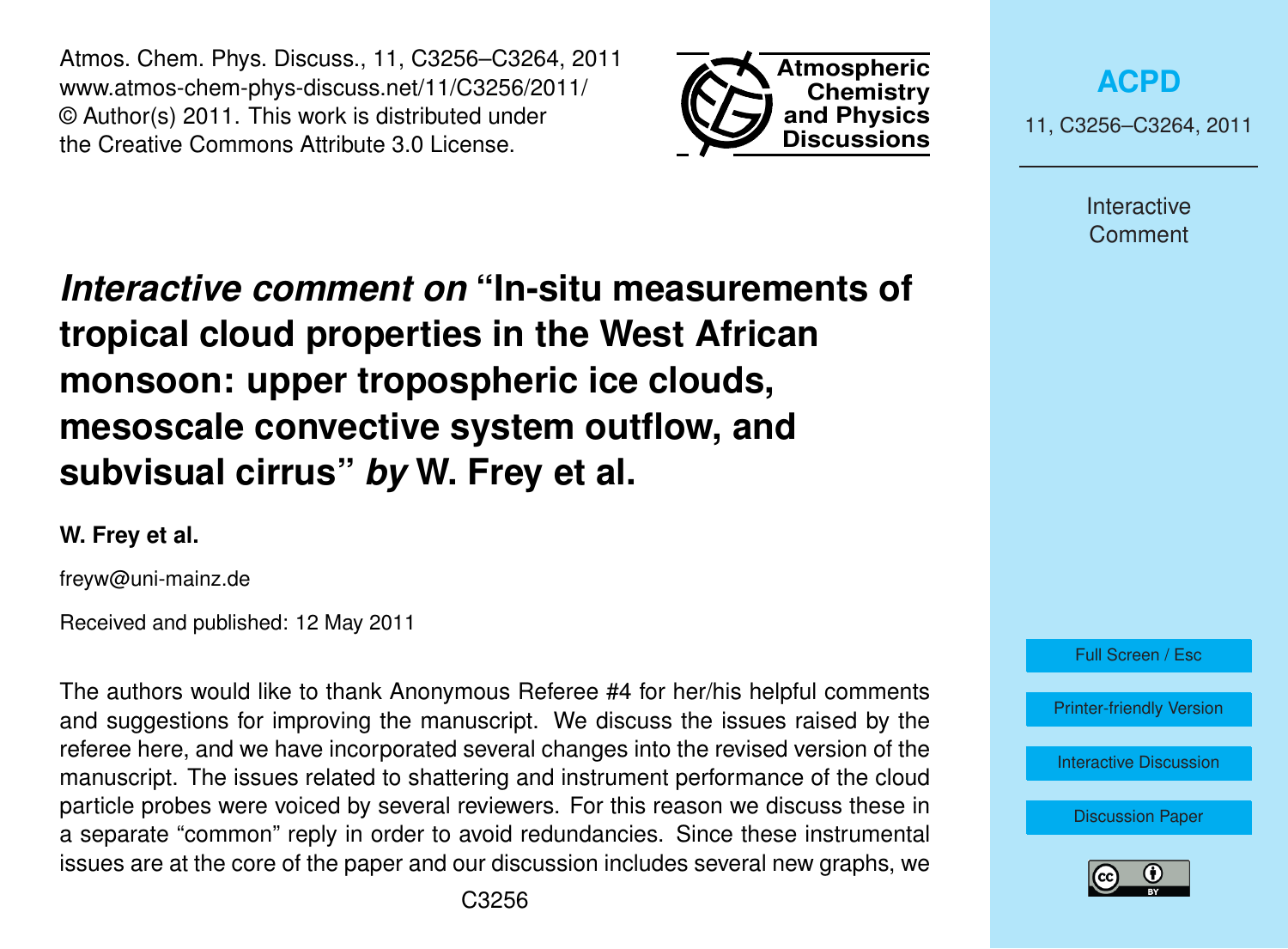suggested to the editor to include this separate reply in a suitable format in the online material accompanying the paper, if accepted.

**Comment. "First, small ice crystals are typically non-spherical meaning that their sizes are not readily determined by FSSP (the Mie theory algorithm used to derive size from the amount of forward scattering assumes spherical particles) Therefore, one cannot readily derive the volume backscatter ratio as it is dependent on particle size. The FSSP could at best provide an estimate of total small crystal concentration if it was not affected by particle size."**

Reply: In principle this is true. However, as detailed in Section 3.1 of the separate reply we decreased the size resolution to a much lower number of bins than possible from both, the T-matrix binning or the Mie theory based binning. With the estimates of the backscatter ratios from these coarse size distributions the agreement with the measured backscatter ratios is remarkable. This is shown in the publication by Cairo et al., 2011, who used concurrent measurements of FSSP/CIP and their MAS (backscatter type) instrument.

### **Comment: "Second,** . . .**, there are many problems associated with the use of CIP data for diameters less than about 150 micrometers."**

Reply: This comment is specifically treated in Sections 2.1 (and 1.2) of our separate reply on the instrumental issues.

## **Comment: "**. . . **there are many out of focus particles that appear in the CIP imagery as donuts. Have efforts been made to remove and resize these particles?"**

Reply: The out of focus particles are size corrected as described in Korolev et al., 2007 (see Table 1 of the manuscript). The imaged particles were mostly quasi-spherical, and thus, this correction is applicable. In general, a lot of visual inspection of the recorded images by the first author was performed in order to quality-control the treatment of the images by the software.

# **[ACPD](http://www.atmos-chem-phys-discuss.net)**

11, C3256–C3264, 2011

Interactive **Comment** 

Full Screen / Esc

[Printer-friendly Version](http://www.atmos-chem-phys-discuss.net/11/C3256/2011/acpd-11-C3256-2011-print.pdf)

[Interactive Discussion](http://www.atmos-chem-phys-discuss.net/11/745/2011/acpd-11-745-2011-discussion.html)

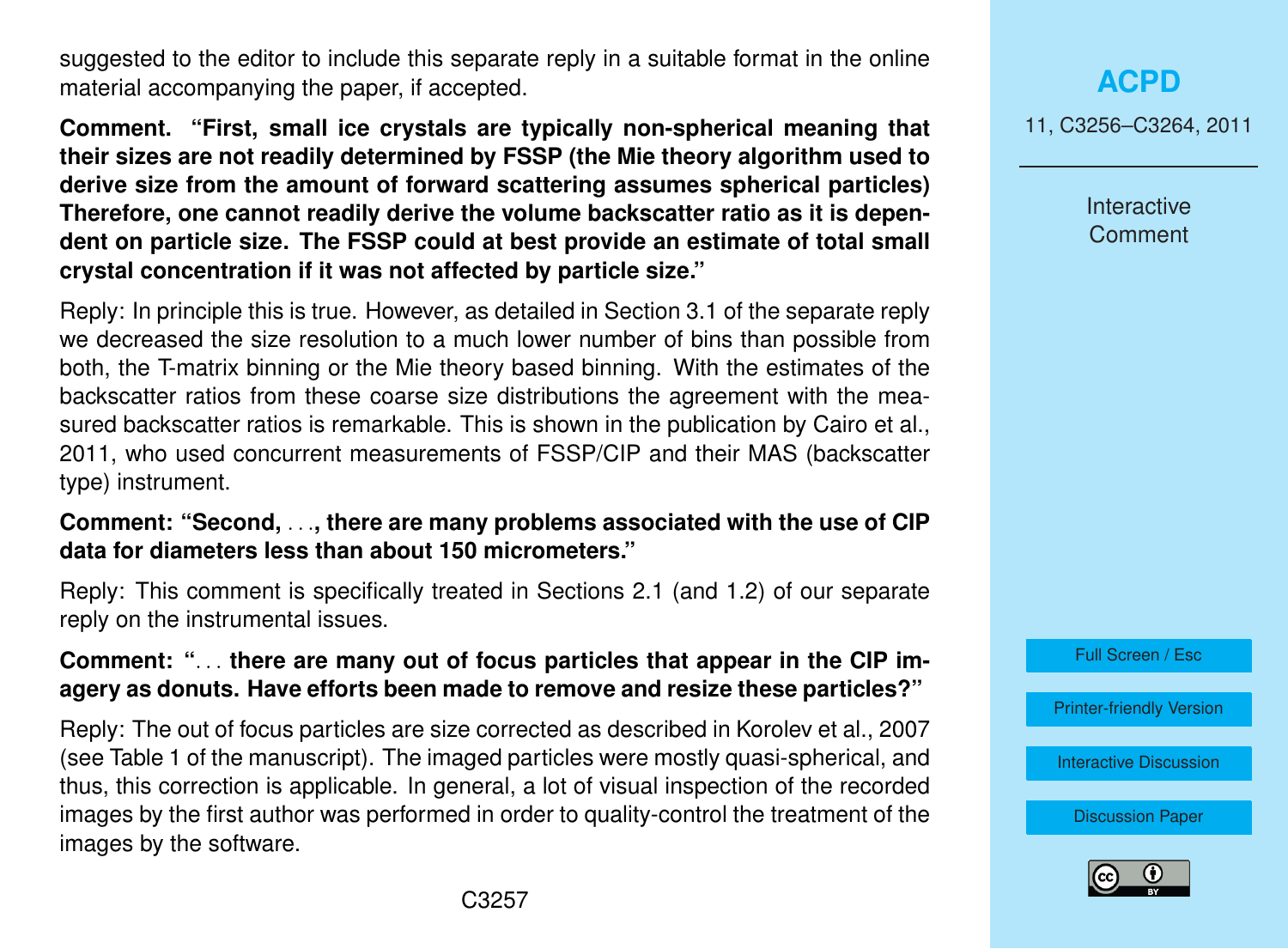**Comment: "Third, the paper of Korolev et al. (2011, BAMS, in press) suggests that algorithms such as those of Field et al. are not able to effectively remove all shattered particles from standard optical array probes. It may be possible that in some instances, such as the flights through subvisual cirrus, that shattering is not a problem. However, in the developing MCS, with maximum particle sizes of 1.5 mm, shattering most likely would be a problem."**

Reply: This issue is dealt with in Section 1.1 of our separate reply on instrumental problems. One never can be sure to exclude all potential shattering artefacts, even with the newer probes with particular designs. We believe that we performed state of the art analyses on this issue. Furthermore, to draw the reader's attention to this, we additionally highlighted those size distributions where shattering might potentially introduce artefacts in significant amounts.

**Comment: "If the authors were able to do some more thorough analysis to show definitely where shattering is a problem and where the data can be trusted, it might be possible to retain some of the data analysis in this paper (e.g., type of analysis found in Jensen et al. 2009 and Heymsfield et al. 2007 looking at how small crystal numbers are impacted by other factors)."**

Reply: This is a helpful comment. In preparation for the reply we performed "Jensenstyle" analyses. Two of the resulting figures are included in Section 3.4 of the separate reply on instrumental issues. Essentially our data well confirm the results from Eric Jensen's analyses.

**Comment: "If it can be demonstrated that the FSSP/CIP do capture all the data in the range from about 5-200 micrometers, then this paper would be acceptable for publication."**

Reply: We addressed this comment in Sections 1.2, 2.1, and 3.1 of our separate reply on instrument issues. With (1.) the decrease of the size resolution of the FSSP we tried to minimise cross sensitivities, with (2.) the rejection of data which show poor

11, C3256–C3264, 2011

Interactive **Comment** 



[Printer-friendly Version](http://www.atmos-chem-phys-discuss.net/11/C3256/2011/acpd-11-C3256-2011-print.pdf)

[Interactive Discussion](http://www.atmos-chem-phys-discuss.net/11/745/2011/acpd-11-745-2011-discussion.html)

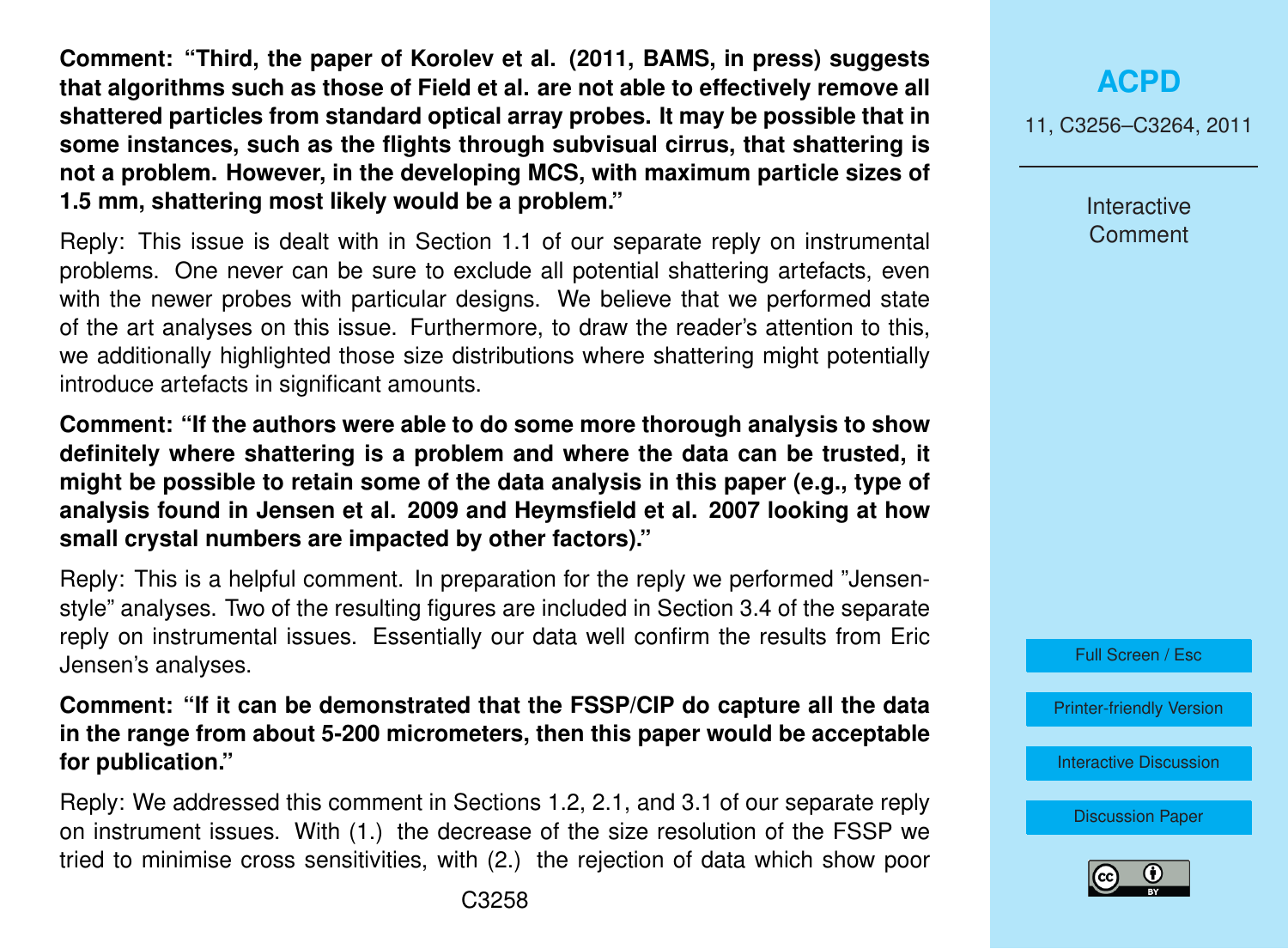overlap between the FSSP and the CIP we tried to minimise shattering contamination, and with (3.) thorough error analyses e.g. of the sample volumes we provide conservative estimates. For (3.) we performed new laboratory measurements (of the kind Sara Lance from Boulder did for the CCP) on the FSSP sample area in 2010. The measured sample area agreed well to the one used for the calculations in our manuscript. Furthermore, intercomparisons of preliminary data from the RECONCILE 2010 campaign and test flights on Geophysica of the CCP (greyscale CIP with anti-shattering tips plus CDP) and CIP/FSSP-100 as deployed during SCOUT-AMMA indicate good agreement for sizes larger 6  $\mu$ m. Thus, we believe we have done what is possible, and, where uncertainties remain we have appropriately pointed these out in the paper such that a reader can form independent opinions.

**Comment A: "Point 2. The paper analyzes 117 ice particle size distributions in the vicinity of MCSs, and based on these measurements develop a parameterization for modeling. This is not a statistically significant sample upon which a modeling parameterization can be developed. The authors, in fact, demonstrate this by showing that their data differ from some data that were obtained in other locations around the world. While it is acceptable to fit a function to the measured data for ease of comparing with other data sets, this should not be advertised as a parameterization unless a more statistically significant set of data are available."**

#### **and**

**Comment B: Page 25, before Eq. 2. It is very difficult to say that this is a parameterization because of the limited set of data upon which it is based. The differences in this "parameterization" and past measurements suggests that there are insufficient data to capture all the differences in the size distributions that might be expected because of observations made in various locations.**

Reply: We report on the quantity (117 size distributions) to enable any potential user

## **[ACPD](http://www.atmos-chem-phys-discuss.net)**

11, C3256–C3264, 2011

Interactive **Comment** 

Full Screen / Esc

[Printer-friendly Version](http://www.atmos-chem-phys-discuss.net/11/C3256/2011/acpd-11-C3256-2011-print.pdf)

[Interactive Discussion](http://www.atmos-chem-phys-discuss.net/11/745/2011/acpd-11-745-2011-discussion.html)

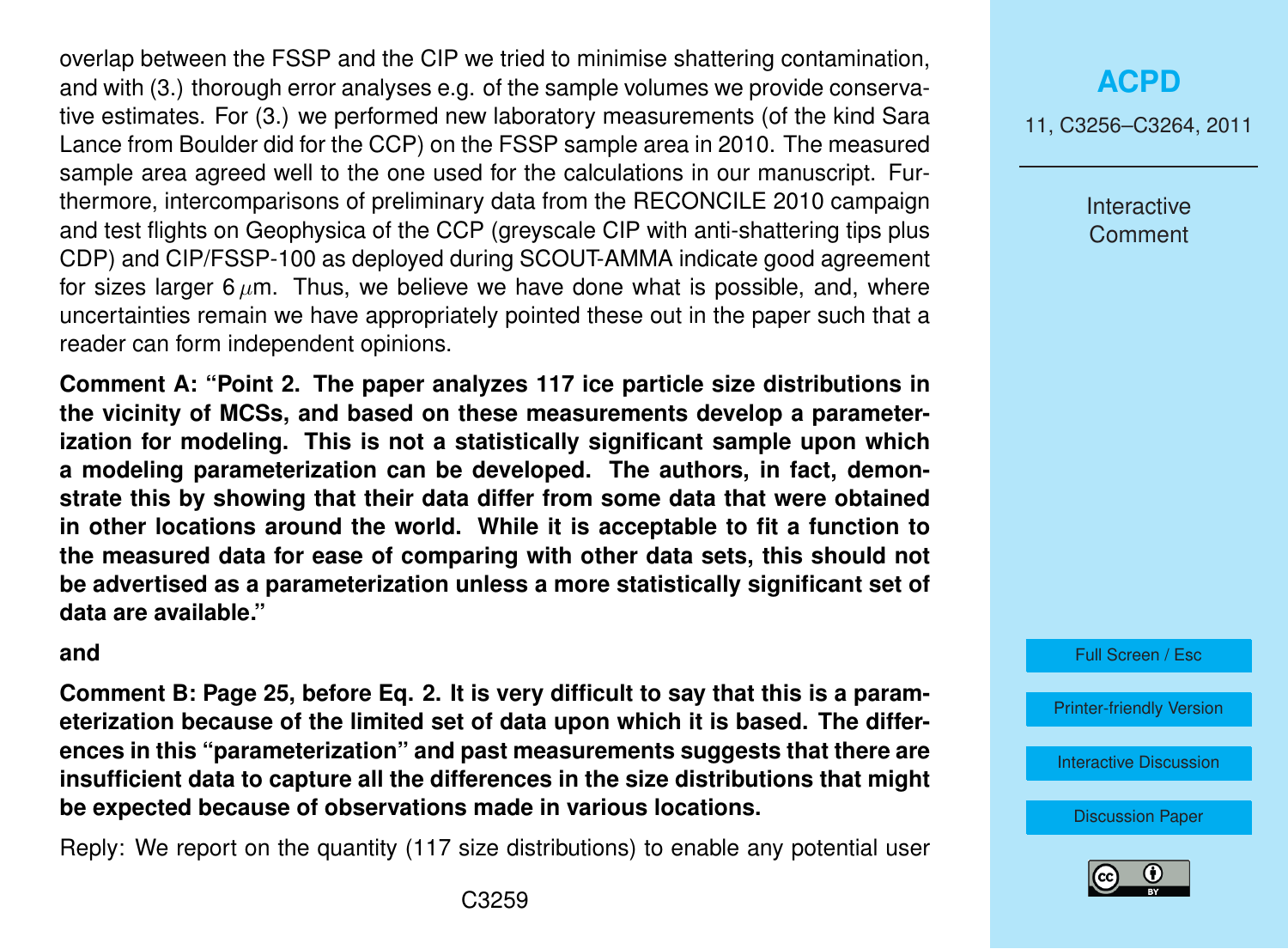of the fits/parameterisations to get a feel of the quality. The other references, which we consulted, do not report their numbers of measurements. In principle, it is not really possible to derive A parameterisation for the size distributions from (such) clouds because of the large inherent variabilities, even if one had thousands of measurements. Maybe we should not speak of "parameterisation for modelling". However, our data well fit into the framework of the CEPEX measurements and we believe they should be presented in a paper. In the revised version of the manuscript we rephrased the respective parts more carefully and avoided the term "parameterisation".

**Comment: "Point 3. The basis for determining the temporal averaging for the measured size distributions is unclear. It is also unclear whether the authors have used a statistically significant set of data for each of the analyzed size distributions. Hallett 2003 describes a technique for ensuring that a large enough volume has been sampled to determine the number concentration for particles of each bin size. The authors should refer to this paper to ensure they are using significantly significant samples of data, especially for the small ice water contents where longer averaging periods are required (Hallett, J., 2003: Measurement in the atmosphere. Handbook of Weather, climate and water: dynamics, climate, physical meteorology weather systems and measurements, T.D. Potter and B.R. Colman, Eds., John Wiley and Sons, 711-720.) I am especially concerned with the statement on page 10 where the authors state "two second averages have been calculated for the CIP data." This is not sufficient time to obtain a statistically significant sample of data. Later on (page 15) the authors state that the "measurements were performed with averaging times of 10-20 s resulting in good counting statistics for the majority of cases." The authors need to clarify how they choose which averaging time (2, 10 or 20 s) and how they determined that they got good counting statistics for these cases."**

Reply: We tried but could not get a copy of the quoted handbook, even though the reference thankfully was provided in detail by the reviewer. Concerning the averaging

### **[ACPD](http://www.atmos-chem-phys-discuss.net)**

11, C3256–C3264, 2011

Interactive **Comment** 

Full Screen / Esc

[Printer-friendly Version](http://www.atmos-chem-phys-discuss.net/11/C3256/2011/acpd-11-C3256-2011-print.pdf)

[Interactive Discussion](http://www.atmos-chem-phys-discuss.net/11/745/2011/acpd-11-745-2011-discussion.html)

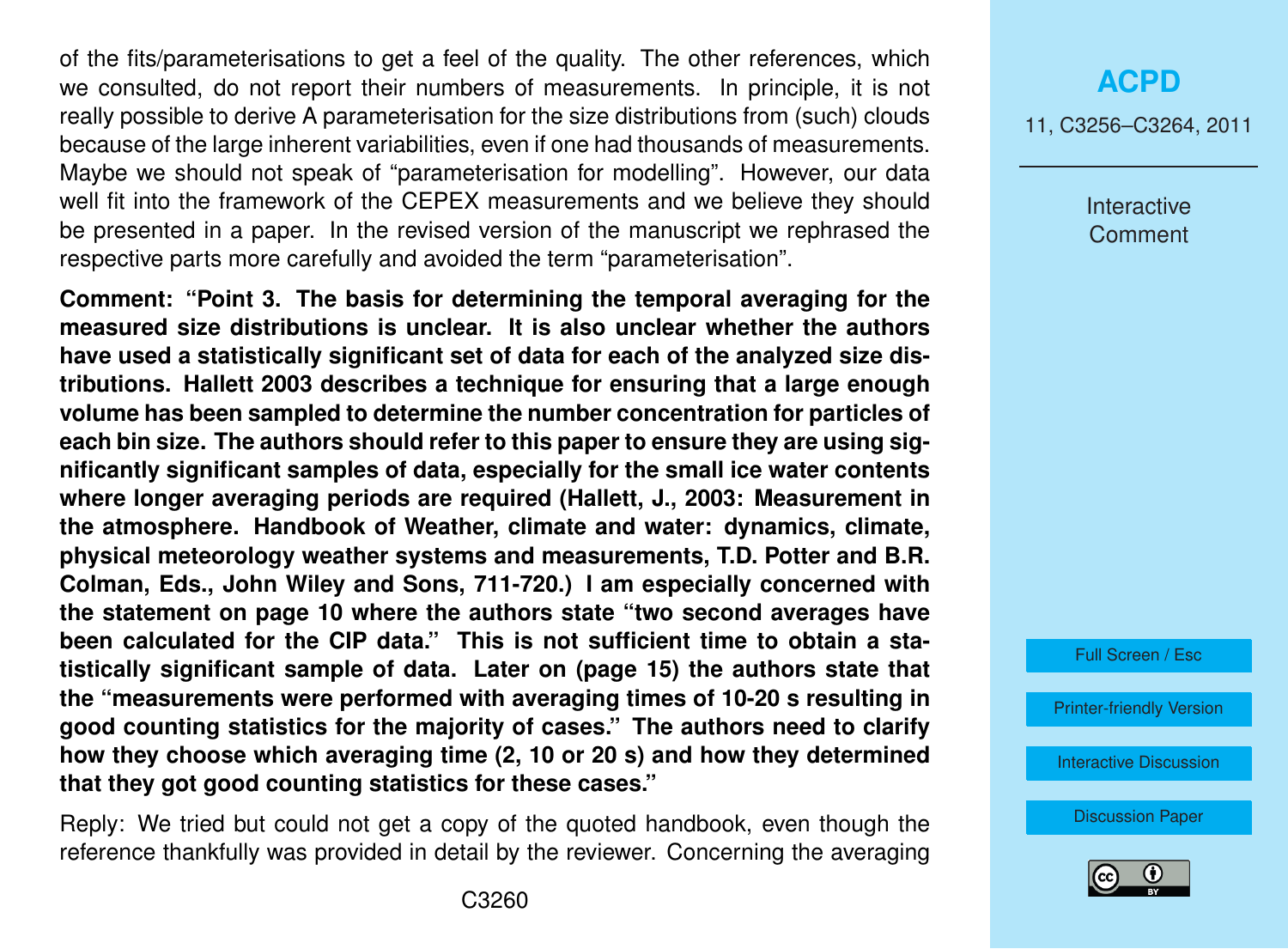we probably gave ambiguous information. In a first step, the 2 second averages have been calculated for the time series only. Basically, the FSSP-100 recorded data to disc in two second intervals and CIP data have been calculated accordingly. The size distributions, however, have always been derived for longer time periods. In case of the MCS clouds 10 to 20 seconds were averaged depending on the number of the detected particles. For the SVC cases even longer averaging times had to be adopted. In the graphs of the size distributions the error bars are calculated for each bin including counting statistics and sample volume error. As can be seen these error bars are small enough for most cases/bins. This was achieved by adapting the averaging time interval lengths (often individually) to the number of particles encountered.

#### **Specific Comments:**

**Comment: Page 6, "The formation of large sheets of SVCs . . . probably is a result of deposition freezing). This is speculation. Recommend removing from the manuscript.**

#### Reply: removed

**Comment: Page 10, The ratio of the third moment to second moment of a size distribution is not a way that the effective radius is commonly defined. Typically effective radius for ice particles is proportional to mass content divided by projected area or extinction.**

Reply: Yes, several studies define the effective radius as proportional to the ratio between mean particle volume and mean particle projected cross-section area. In our case the former is represented by the third moment the latter by the second moment of the size distribution, in terms of spheres of equivalent cross-section area, as defined by McFarquhar and Heymsfield (1998). They summarised a number of different definitions of effective radius for ice particles and, after testing, suggested that the proposed definitions are useful.

11, C3256–C3264, 2011

Interactive **Comment** 

Full Screen / Esc

[Printer-friendly Version](http://www.atmos-chem-phys-discuss.net/11/C3256/2011/acpd-11-C3256-2011-print.pdf)

[Interactive Discussion](http://www.atmos-chem-phys-discuss.net/11/745/2011/acpd-11-745-2011-discussion.html)

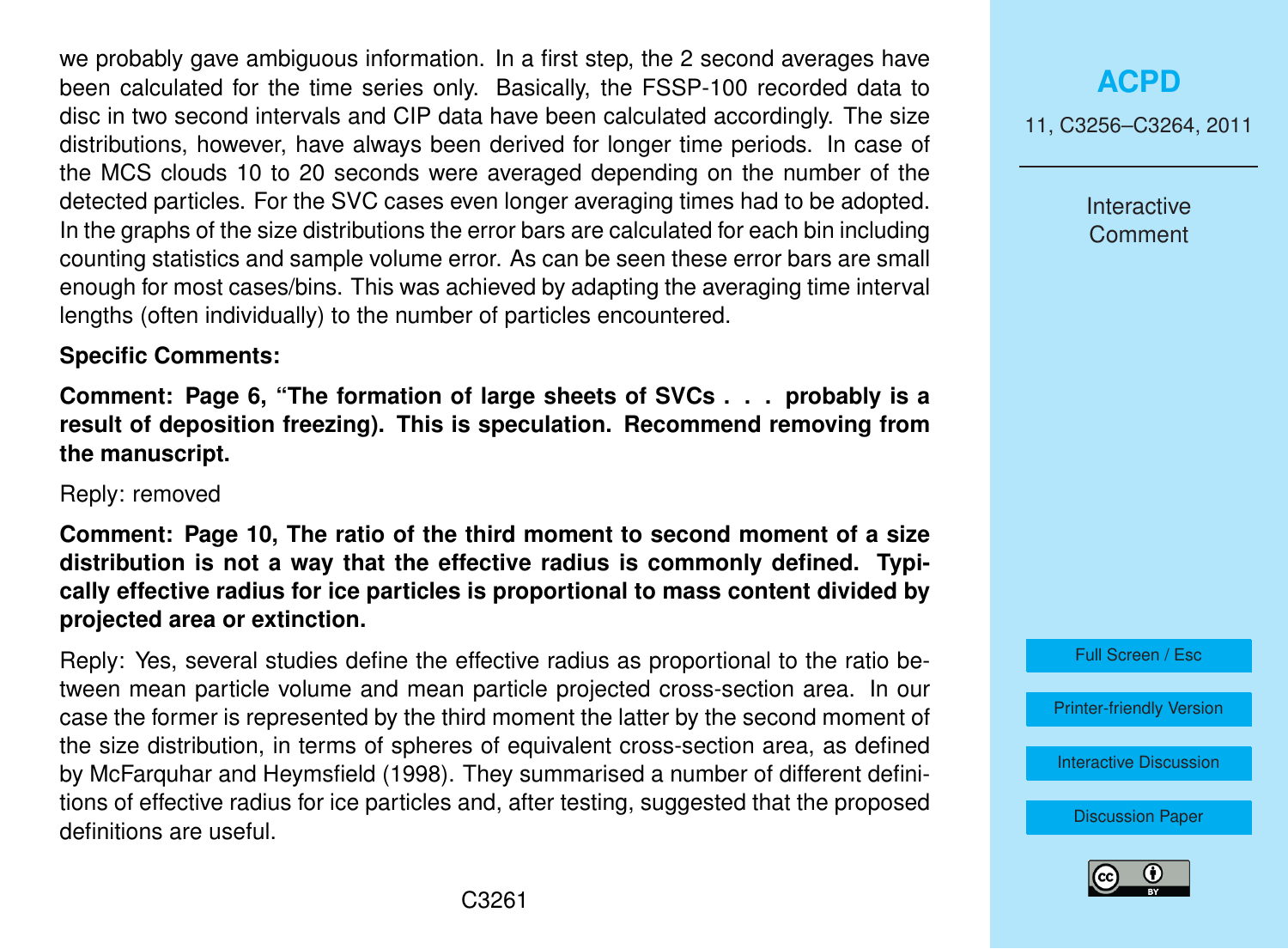**Comment: "Page 12, comments on comparing IWCs from in-situ hygrometer against the IWC from the size distribution. I don't see how such a test can show anything about the role of shattered particles for a couple of reasons. First, there is a lot of ambiguity on how to estimate a three-dimensional volume or mass from a two-dimensional projected image of a particle. Past studies have shown that such uncertainties can cause variations by a factor of up to 5 in estimated mass. There is no information included on how mass is estimated from the size distributions (and there are a number of different techniques in the literature for doing this). Second, the size ranges where shattering is expected to make an impact on the ice crystal size distributions do not typically make large contributions to the total mass (they make much larger contributions to the total number and area). It would be much better to look at a bulk measure of extinction for investigations of the impact of shattering."**

Reply: The IWC for the hygrometer/particle probe comparisons have been calculated using the Baker and Lawson (2006) scheme. Further arguments for this comparison are given in the separate reply on shattering and instrument performance in Section 1.3.

**Comment on Page 16, "CEPEX parameterization clearly underestimates the concentrations for large particle sizes**. . .**" It is not really that the parameterization underestimates the concentrations, but rather than the parameterization was designed for data collected under a different set of conditions. It would be better to state the comparison shows that lower concentrations for large particle sizes were found during CEPEX."**

Reply: Yes, of course; agreed. We rephrased this section and the reference to CEPEX more carefully.

**Comment: "Page 24, What is the basis of stating that the clouds were subvisual? Was there a remote sensor that showed their presence?"**

## **[ACPD](http://www.atmos-chem-phys-discuss.net)**

11, C3256–C3264, 2011

Interactive **Comment** 



[Printer-friendly Version](http://www.atmos-chem-phys-discuss.net/11/C3256/2011/acpd-11-C3256-2011-print.pdf)

[Interactive Discussion](http://www.atmos-chem-phys-discuss.net/11/745/2011/acpd-11-745-2011-discussion.html)

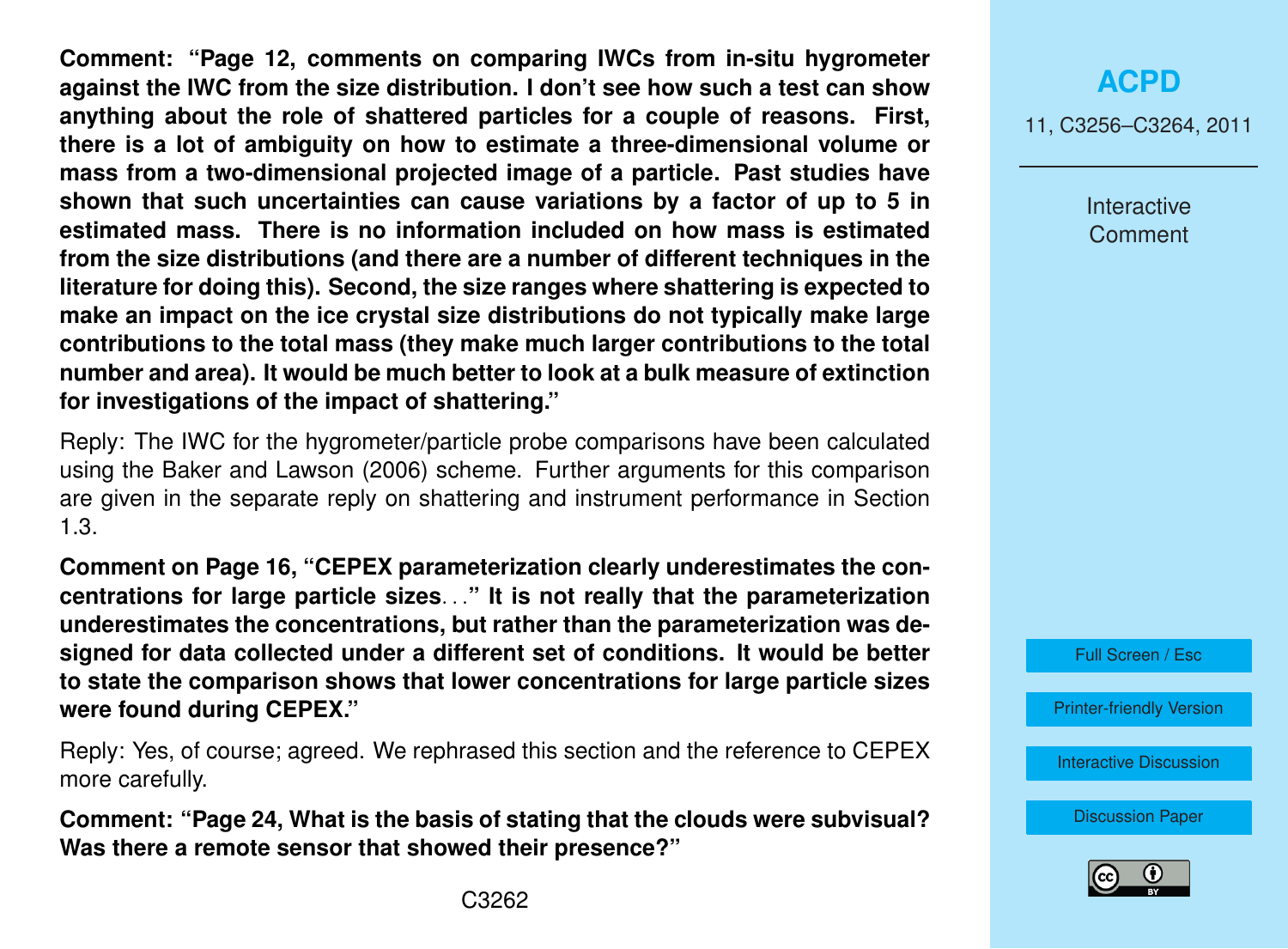Reply: From the mean microphysical parameters and the vertical extent of the SVC cases SVC2. SVC3. and SVC4 a rough estimate of  $\tau$  can be obtained following Garrett et al. (2003):

$$
\tau = \Delta z \,\beta = \Delta z \,\frac{3 \, CWC}{2 \rho \, r_{eff}},\tag{1}
$$

where  $\Delta z$  is the vertical cloud thickness,  $\beta$  the extinction coefficient, CWC the condensed water content, which is in the SVC cases equal to the IWC,  $\rho$  the density of ice, and  $r_{eff}$  the effective radius. Since SVC1 has been probed on level flight, no estimate of the vertical cloud thickness can be made and thus no estimate about  $\tau$  can be provided. The estimation of  $\tau$  for SVC2, SVC3, and SVC4 results in 0.0055, 0.0102, and 0.0051, respectively. Since the IWC of SVC1 is smaller than the IWC of the other events it can be assumed that the optical thickness also is subvisual. In the revised version of the manuscript we point this out.

#### **References for this reply:**

Baker, B. and Lawson, R. P.: Improvement in Determination of Ice Water Content from Two-Dimensional Particle Imagery. Part I: Image-to-Mass Relationships, J. Appl. Meteorol. Clim., 45, 1282–1290, 2006.

Cairo, F., Di Donfrancesco, G., Snels, M., Fierli, F., Viterbini, M., Borrmann, S., and Frey, W.: A comparison of light backscattering and particle size distribution measurements in tropical cirrus clouds, Atmos. Meas. Tech., 4, 557–570, doi:10.5194/amt-4- 557-2011, http://www.atmos-meas-tech.net/4/557/2011/, 2011.

Garrett, T. J., Gerber, H., Baumgardner, D. G., Twohy, C. H., and Weinstock, E. M.: Small, highly reflective ice crystals in lowlatitude cirrus, Geophysical Research Letters, 30, 2132, 2003.

Korolev, A.: Reconstruction of the sizes of spherical particles from their shadow images. Part I: Theoretical considerations, J. Atmos. Ocean. Tech., 24, 376–389, 2007.

**[ACPD](http://www.atmos-chem-phys-discuss.net)**

11, C3256–C3264, 2011

**Interactive Comment** 

Full Screen / Esc

[Printer-friendly Version](http://www.atmos-chem-phys-discuss.net/11/C3256/2011/acpd-11-C3256-2011-print.pdf)

[Interactive Discussion](http://www.atmos-chem-phys-discuss.net/11/745/2011/acpd-11-745-2011-discussion.html)